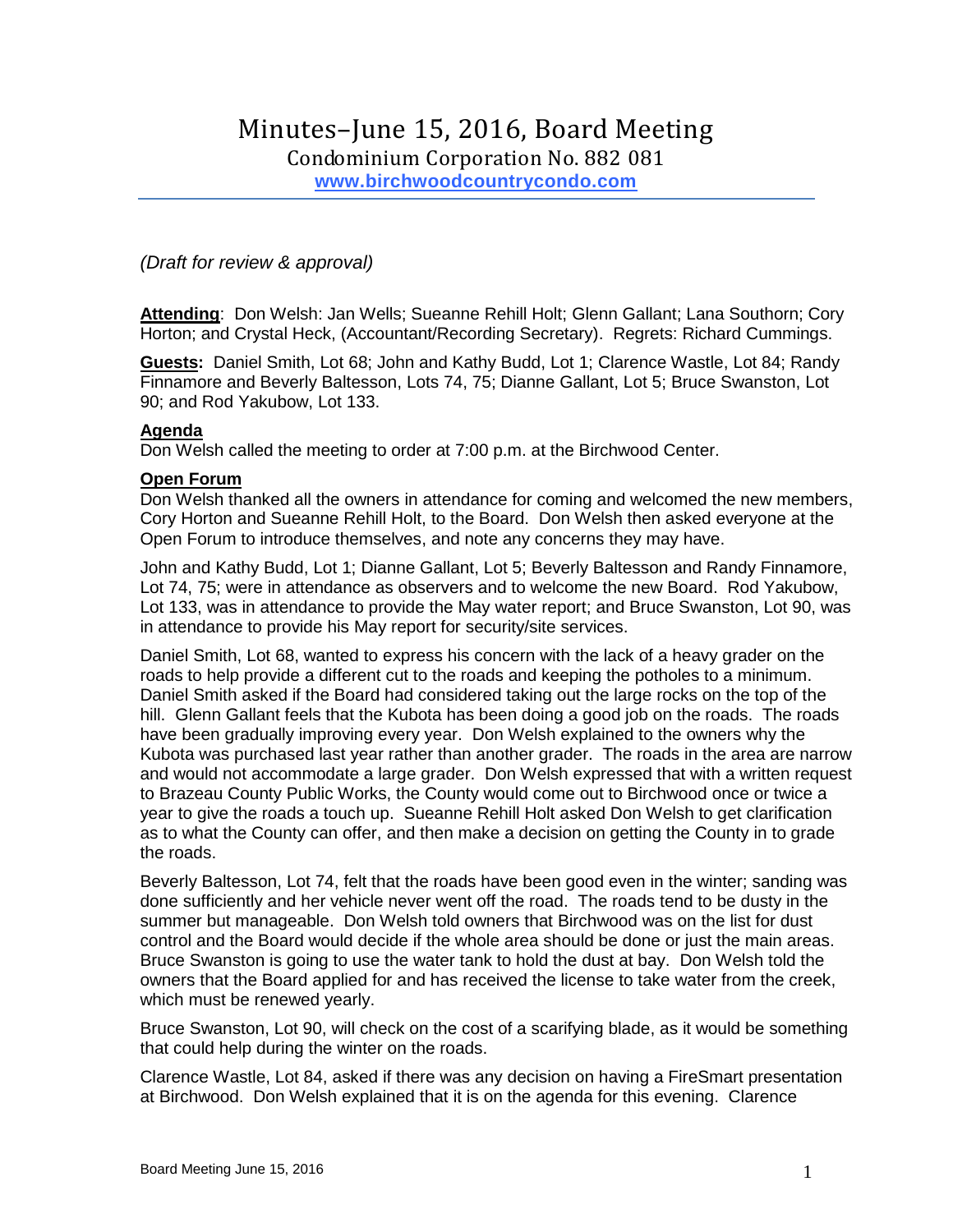Wastle, Lot 84, noted that he has a few concerns about the program and would like to attend a presentation before volunteering to help mandate the program. Don Welsh also felt that a presentation is required before the Board could commit to the program. Clarence Wastle, Lot 84, also wanted to remind owners and the Board that the next public hearing on the Land Use Bylaw will be held on June 21 2016. Clarence Wastle, Lot 84, stated he is on the agenda regarding principal residences and accessory buildings. The Land Use Bylaw has had its first reading and Brazeau County is hoping the second and third reading will take place at the meeting.

John Budd, Lot 1, reminded the Board of the need for discussions regarding golf carts being driven by underage persons, and liability issues should an accident occur. Don Welsh stated this item is on the agenda for the closed portion of the meeting.

The open forum was completed at 7:30 p.m.

## **Board Portion of Meeting**

Don Welsh called the Board portion of the meeting to order at 7:35 p.m. Jan Wells moved that the April 20, 2016 Board meeting minutes be accepted as presented, seconded by Don Welsh, carried unanimously. Sueanne Rehill Holt moved that the June 4, 2016 Organizational meeting minutes be accepted as presented, seconded by Glenn Gallant, carried unanimously. Sueanne Rehill Holt moved that the June 4, 2016 Budget meeting minutes be accepted as presented, seconded by Jan Wells, carried unanimously.

Sueanne Rehill Holt asked if the meeting minutes could be sent by e-mail to Board members, so that they can be reviewed prior to the next meeting. Lana Southorn will e-mail the minutes when they are complete, and Board members will print their own copies to bring to the next meeting.

#### **Water Report**

Rod Yakubow submitted the April and May reports including water usage for filing. All the wells are working efficiently. May 2016 was the highest consumption of water based on previous statistics.

Don Welsh asked Rod Yakubow to provide a history on the well house in Cedar Glen. Rod Yakubow explained that Alberta Environment checked the wells some time ago, and advised that the 750 gal. tank is not adequate for the population in Cedar Glen. Rod Yakubow reminded the Board that he still hasn't heard anything more from Alberta Environment in this regard. Cory Horton suggested that the Board look into what is required to make the Cedar Glen well house adequate. Don Welsh asked Rod Yakubow to be proactive, by sending an email to the contact person at Alberta Environment, requesting clarification as to what is required, and that they copy the Board with their reply. A meeting with the Board may be required. Rod Yakubow will check with Global Waterworks on options for different tanks. Due to the size and location of the well house, the Board may have to look into purchasing a bit more land and constructing a larger building to hold a larger tank.

Rod Yakubow got the tanks cleaned thoroughly last month. Lot 147 in Cedar Glen had a leak which resulted in Rod Yakubow shutting off the valve. Glenn Gallant will look at the tree that is growing near the cc valve to determine if it needs to be removed.

#### **Site Services**

Bruce Swanston was in attendance. Bruce Swanston asked if the Board was able to invoice G & C Steamers for the costs of replacing the light globe on Lot 83. Jan Wells has the cost of the new globe, but currently did not have an address to send the invoice.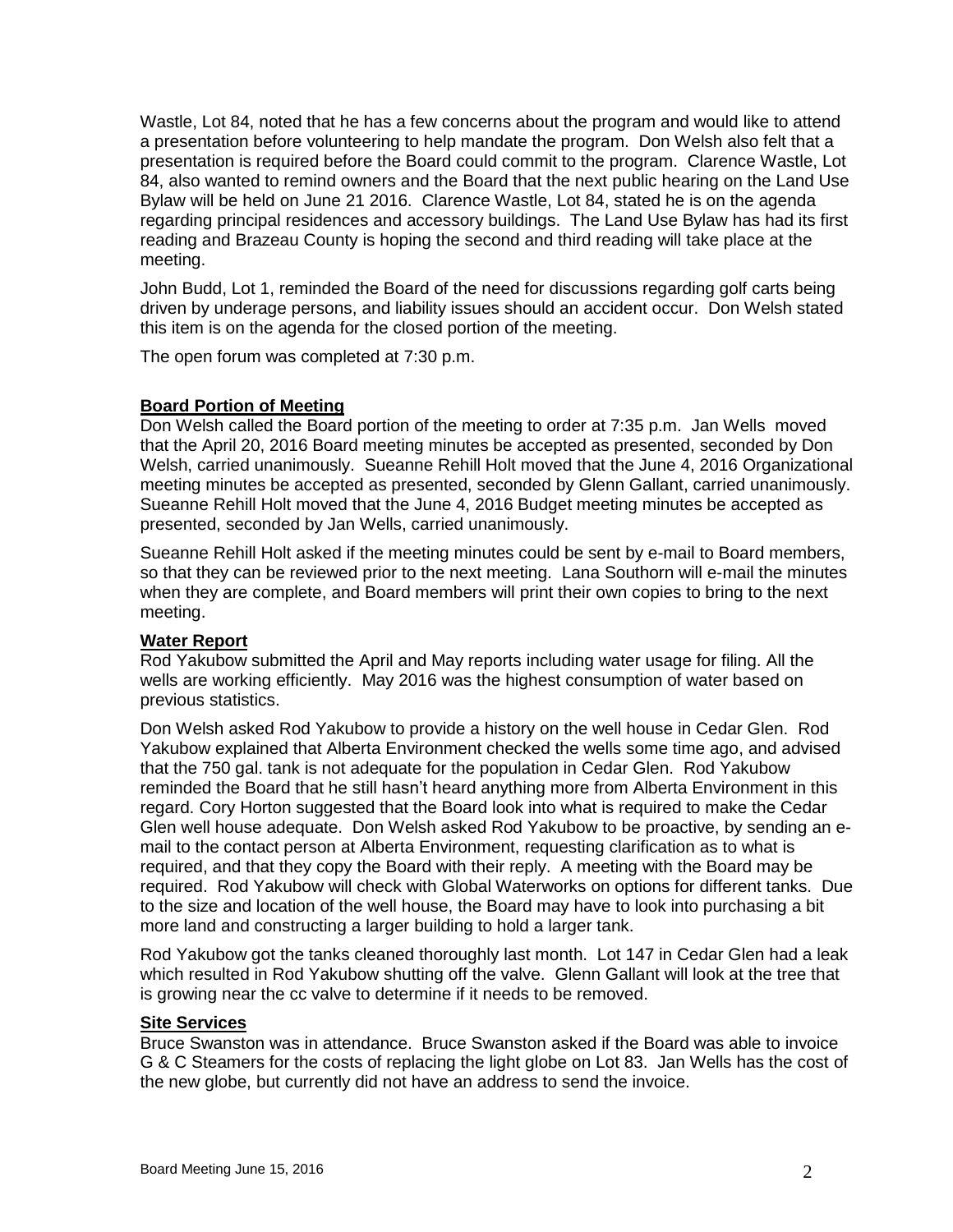Glenn Gallant asked the Board for permission to hire Bob Graham to clean-up the wind damaged trees in Nielson Park; and the trees on each side of the road on the hill between number 8 and 9 fairways. Glenn Gallant reminded the Board that Bob Graham also disposes of all the branches, and that his estimate for this work is \$600.00 to \$700.00. The Board feels that job should be done, and Glenn Gallant will double check with Roy Thorsen to get the golf course approval.

Glenn Gallant asked for permission to purchase a water pump. He will get two quotes and bring it back to the Board for approval. It was also noted that Bruce Swanston must have a copy of the water abatement permit in his truck at all times, when taking water from the creek. Glenn Gallant would like to repair the electrical boxes, and depending on the cost, possibly only a few can be repaired per year, beginning with those in the most need of repair. Sueanne Rehill Holt asked Glenn Gallant to check if there are metal electrical boxes already manufactured, instead of building plywood boxes that would still require maintenance. Cory Horton will help Glenn Gallant to obtain quotes on metal electrical boxes.

# **Financial Report**

Crystal Heck handed out a copy of the accounts receivable on the books as of June 15, 2016. March, April & May reports will be completed for next meeting. After some discussion it was decided that Crystal Heck will, next week, send out the over 120 days notices to the owners currently in arrears, along with a copy of the page from the Rules and Regulations covering outstanding accounts. Three owner's accounts have been sent off to our lawyers to request payment before foreclosure.

#### **Brazeau County Liaison**

Nothing to report, other than Don Welsh, Sueanne Rehill Holt and Jan Wells will try to make the Brazeau County meeting on June 21, 2016. Clarence Wastle will be attending as well.

#### **BW Enhancement Projects Committee**

No updates at this time.

# **Old Business**

#### **Dust Control**

Don Welsh advised that Birchwood is on the list with Brazeau County for dust control.

#### **Fence Lot 23 - email May 3, 2016**

Dog Run request - Glenn Gallant will give the owner a call to discuss.

#### **Septic Pump Out Proposal**

This item is tabled until the septic truck is on site.

#### **Reserve Fund Study**

Jan Wells called Keystone regarding the process of completing the Reserve Fund Study. The Keystone representative normally comes out to the site for a meeting with the Board and then does a walk about. Jan Wells will arrange for this to be done once the Keystone representative is back from vacation, around mid July.

## **Shoring Device.**

This is on-going. Glenn Gallant will check with a couple of welding shops in town; and will also talk to Darren Kmyta. The Board would like to have this in place as soon as possible, in the event of another water line break.